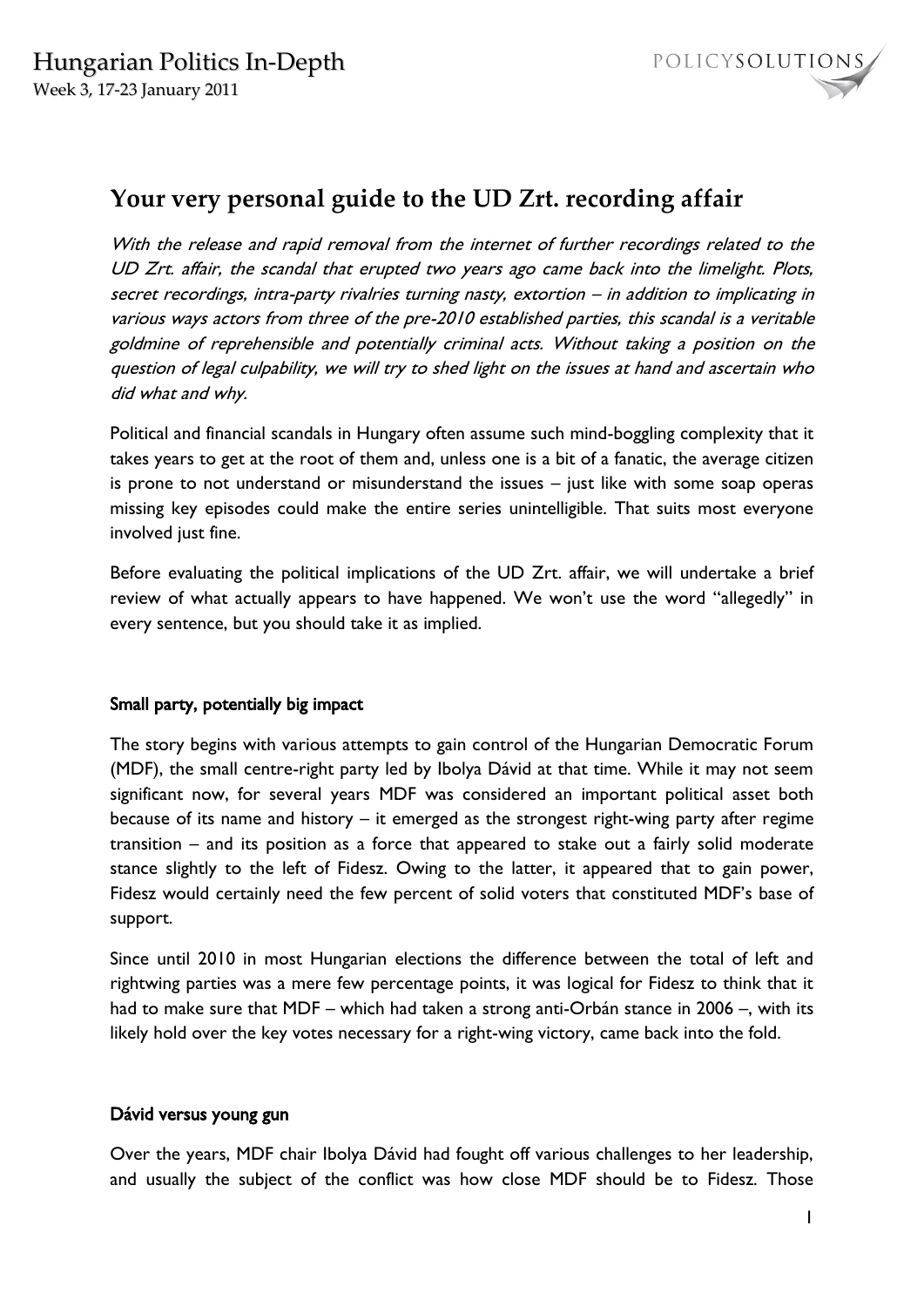Week 3, 17-23 January 2011

defeated by Dávid often switched to Fidesz, which was a logical step in light of the fact that they had wanted a party with closer ties to the leading rightwing force to begin with.

In 2008, Dávid's theretofore loyal young lieutenant, Kornél Almássy intended to challenge Dávid for the party leadership position, with a similar position to that of previously failed challengers. Dávid, already the subject of massive personal attacks from the right, was by this point somewhat paranoid and not entirely confident that she could prevail – or prevail to the necessary degree that would leave her in a strong position to lead the party. Just as many in and outside the party, she also suspected that Almássy was not entirely his own man but guided by substantial forces who sought to subjugate the MDF, that is Fidesz and its allies.

## Heavyweights zoom in on MDF

Enter into the fray the country's most powerful businessman, the CEO of Hungary's largest bank, Sándor Csányi, and UD Zrt., a private security company with close ties to Fidesz and home to several former influential leaders of the state security apparatus. A phone conversation between UD Zrt. chief János Tóth and Csányi, recorded by the State Security Agency (NBH), revealed that there was an intention to collect damaging information against Dávid and to help Almássy replace her. Supposedly the latter was aware of and involved in this plot.

In the next step, Dávid received a recording of this conversation in the mail and – together with MDF parliamentary leader and Dávid-loyalist Károly Herényi – decided to blackmail Almássy to withdraw from the race and resign from his positions. Almássy complied but subsequently fought back bringing the whole sorry affair out in the open. Now some of those involved have been charged with crimes, specifically Dávid and Herényi with the abuse of personal data and extortion, and György Szilvásy, who was the minister in charge of the secret services at the time and was also a staunch Gyurcsány ally, with the abuse of personal data.

## Bad ideas galore

Nobody emerged from this affair unsoiled, that much is obvious. Whether the distribution of criminal charges is entirely fair is an altogether different question – and also a legal one that we cannot assess. Politically speaking, Dávid clearly made an awful choice when she decided to settle the affair quietly. If she felt she needed to use the material against Almássy, it would have been wiser to leak it to the press in the hope that its publication would be enough to paint him as a Fidesz plant, which is what she essentially accused him of being.

We can only speculate why she chose a different route. The most reasonable explanation may have been her attempt to keep Csányi out of the affair. One of the few things most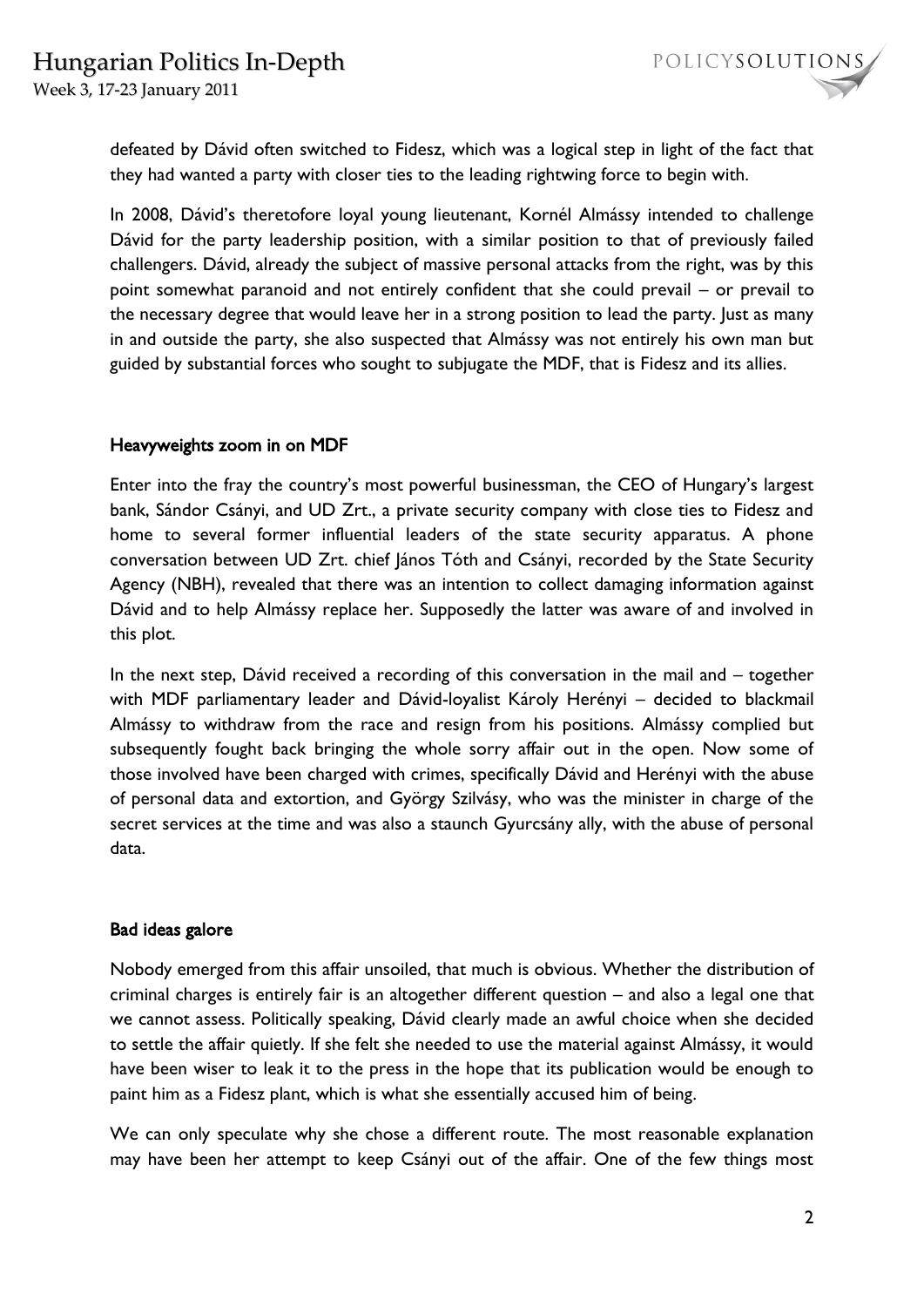Week 3, 17-23 January 2011



political actors on both sides of the political aisle can agree on is a massive fear of Csányi and his far-reaching influence.

#### Security services are a touchy subject in a new democracy

As far as the recording itself and its leaking to Dávid is concerned, the issue is more complex. Though it is clear that he had a strong political motive for releasing the recording – at this point Gyurcsány's minority government was hanging on by a thread, and the MDF's parliamentary faction was an important factor in every parliamentary vote – we do not know whether there is any evidence for Szilvásy actually being behind Dávid's receipt of the disc.

What is beyond doubt is that as the minister in charge of the secret services at the time he bears political responsibility for both the making and the release of the recording. It is highly dubious whether the secret services were rightfully in the business of eavesdropping on the political plotters, but there is little doubt that unless the material becomes the subject of a criminal investigation, secret service information gathering should not be used in political battles.

#### Partial transparency

At the same time, the question that appears to have dropped out of focus is whether UD Zrt. with its staff of highly skilled former state security personnel is entitled to even contemplate participation in the smearing of a political leader, and also whether the firm operates what some on the left argued amounts to a shadow secret service, which would appear to be illegal even to a (legally) layperson.

Fidesz's reputation appears to have suffered the least, with two of its leading politicians, speaker of parliament László Kövér and Ervin Demeter – who under Fidesz both served as predecessors to Szilvásy – bringing home a clear legal victory against Szilvásy, who had claimed that they were implicated in operating a shadow secret service whose executive arm was UD Zrt.

Nevertheless, while the liability of Dávid, Herényi, Szilvásy is the subject of a criminal investigation, very little is known about the actions and motivations of those who set events in motion by seeking to oust Dávid. Their actions may well have been within the legal boundaries, but in a democracy it is odd that while there is evidence suggesting that the country's most powerful businessman and one of its most influential private security firms dabble in politics with means that are at the very least ethically assailable, the press does not seem inclined to take the issue further.